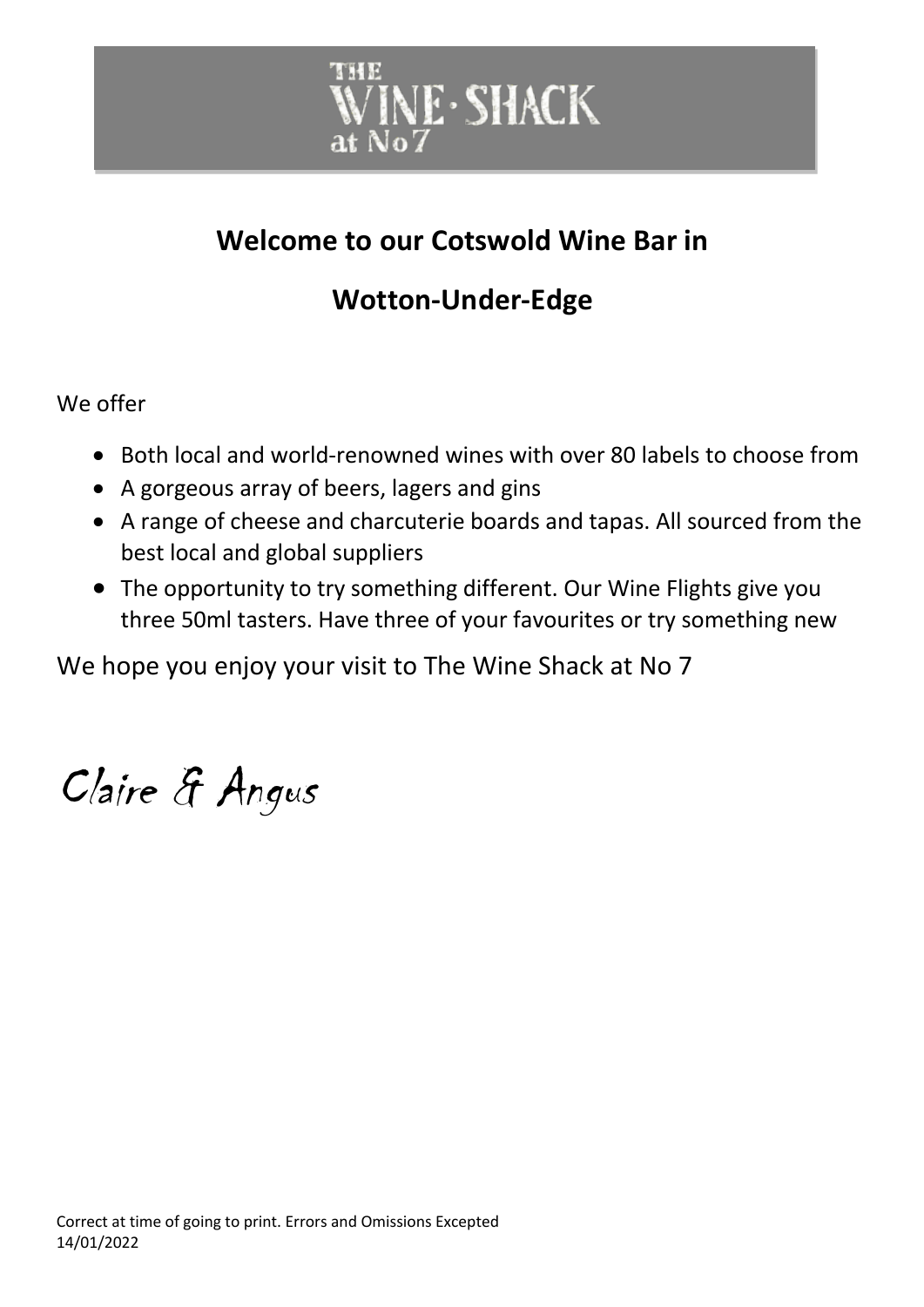

### Wine by the Glass Sparkling Wine

|                                                                                                                                                                                                                                                                                                                                                           |  |           |       | 150 ml | <b>Bottle</b><br>(750 ml) | <b>ABV</b> |  |
|-----------------------------------------------------------------------------------------------------------------------------------------------------------------------------------------------------------------------------------------------------------------------------------------------------------------------------------------------------------|--|-----------|-------|--------|---------------------------|------------|--|
| Prosecco (House) Vitelli Vino Spumante<br><b>Italy</b><br>Pale, golden straw in colour. Bubbles are full textured and<br>persistent. Fruity and fragrant with clean notes of citrus, pears<br>and apples along with slight hints of hawthorn, wisteria and<br>elder floral fragrances and crisp effervescence that characterise<br>a top-quality Prosecco |  |           |       | £6.00  | £23.00                    | 10.5%      |  |
| Prosecco (Organic & Vegan) Aberto Nani<br><b>Italy</b><br>Pale straw-yellow colour with greenish highlights and an intense<br>bouquet with notes of flowers. The taste is harmonic with a<br>mineral finish                                                                                                                                               |  |           |       | £7.50  | £29.00                    | 11.0%      |  |
| Spain Cava (Organic & Vegan) Cava Monistrol 2017<br>Pale yellow, with green tones. The nose is fresh, with notes of<br>green fruit (apple). A balanced wine with a creamy and elegant<br>aftertaste. A refreshing and very enjoyable Cava. Vegan                                                                                                          |  |           | £7.00 | £25.00 | 12%                       |            |  |
| France Semi Sparkling Rose PS Petillant Rose<br>Smooth, light and refreshing with a slight fizz which makes this<br>rosé a fabulous one to try                                                                                                                                                                                                            |  |           |       | £7.50  | £29.00                    | 11%        |  |
|                                                                                                                                                                                                                                                                                                                                                           |  | Rose Wine |       |        |                           |            |  |
|                                                                                                                                                                                                                                                                                                                                                           |  | 125ml     | 175ml | 250ml  | <b>Bottle</b><br>(750ml)  | <b>ABV</b> |  |
| Spain<br><b>Rosado MDLC 2017</b><br>A delicate, fruity taste with refreshing acidity and a<br>dry, intriguing finish                                                                                                                                                                                                                                      |  | £4.00     | £5.00 | £6.00  | £17.00                    | 12.50%     |  |



**Three 50ml glasses of any of the white, red or rose for £7.50 Try wines that you like or something new and different**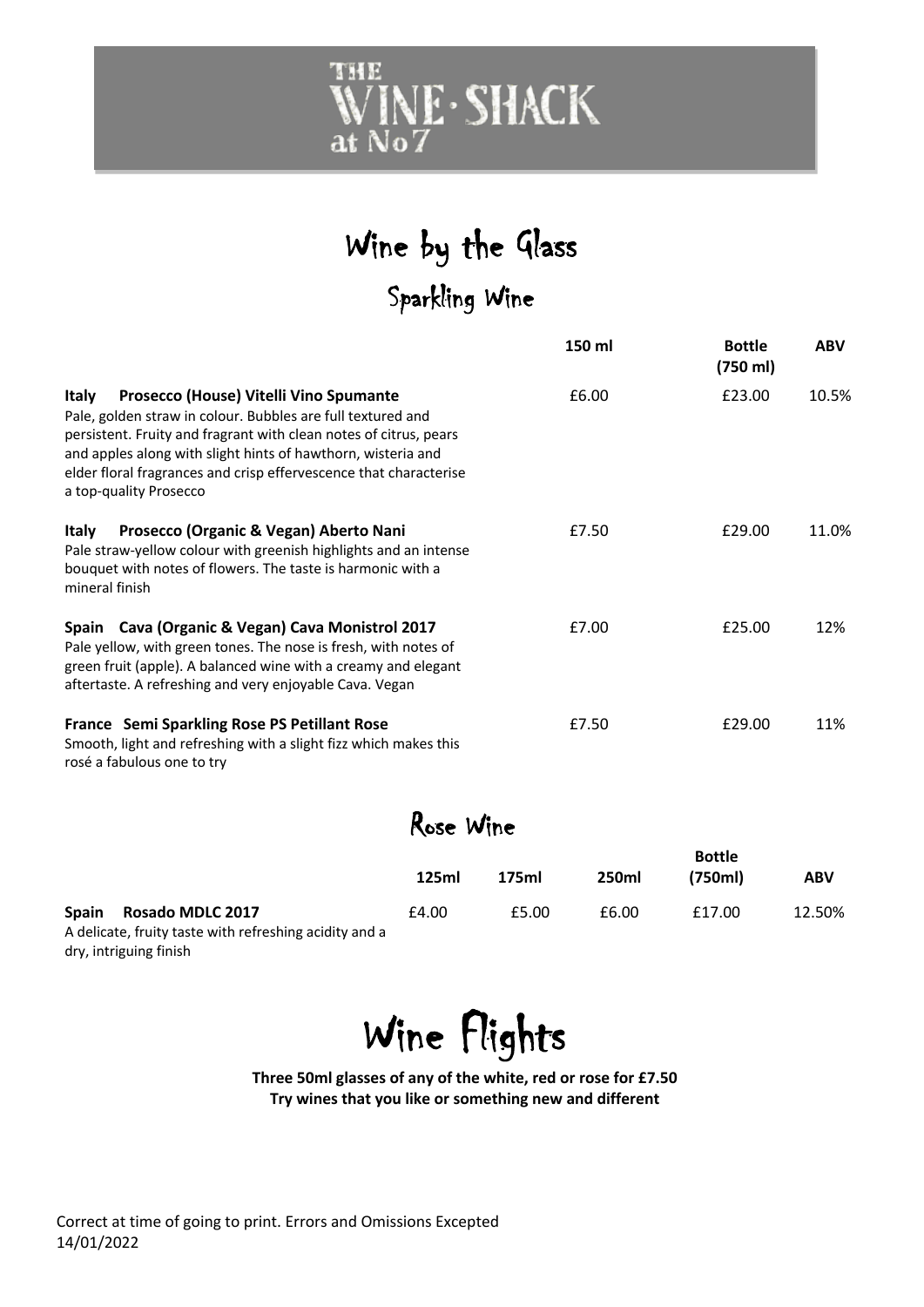

### White Wine

|                                                                                                                                                                                                                                                                                                                     |       |       |              | <b>Bottle</b> |            |
|---------------------------------------------------------------------------------------------------------------------------------------------------------------------------------------------------------------------------------------------------------------------------------------------------------------------|-------|-------|--------------|---------------|------------|
|                                                                                                                                                                                                                                                                                                                     | 125ml | 175ml | <b>250ml</b> | (750ml)       | <b>ABV</b> |
| <b>Chenin Blanc, Unbelievable White</b><br>South Africa<br>Invigorating light golden colour. Crisp Chenin Blanc tones deliver<br>tropical fruit on the nose and palate. A lingering fresh dry<br>aftertaste makes this a superb wine for all occasions                                                              | £4.00 | £5.00 | £6.00        | £17.00        | 12.50%     |
| Italy<br>Pinot Grigio, Bona Vita 2018<br>Shows peach and citrus fruit on a palate that is just off-dry. A<br>fresh finish, bolstered by some richness                                                                                                                                                               | £4.50 | £5.50 | £6.50        | £18.00        | 12.50%     |
| Australia Chardonnay, Home Farms 2020<br>A crisp, fresh wine with generous citrus and passion fruit<br>flavours that linger to create a satisfying finish                                                                                                                                                           | £4.50 | £5.50 | £6.50        | £18.00        | 12.50%     |
| Portugal Vinho Verde, Cascata Villa Verde 2020<br>Vinho Verde today is one of Portugal's most exciting whites. In<br>the hands of a great winemaker that is. You may have tried<br>Diogo Sepúlveda wines before, usually from further south. Here<br>he weaves his magic with top Vinho Verde grapes. Citrusy fresh | £5.50 | £7.00 | £8.50        | £22.00        | 12.00%     |
| Verdejo, HZ Reina de la Vega 2020<br><b>Spain</b><br>A bright and refreshing style with a full mouth feel but bursting<br>with zingy lemon and fresh grapefruit. A herbal hint on the<br>finish                                                                                                                     | £5.50 | £7.00 | £8.50        | £22.00        | 12.50%     |
| Sauvignon Blanc, Nelson Bay 2019<br>New Zealand<br>Gives pineapple, gooseberry and guava aromas. A weighty<br>palate presents passion fruit and gooseberry with a zesty lime<br>backbone and a lengthy finish                                                                                                       | £5.50 | £7.00 | £8.50        | £22.00        | 12.50%     |

Wine Flights

**Three 50ml glasses of any of the white, red or rose for £7.50 Try wines that you like or something new and different**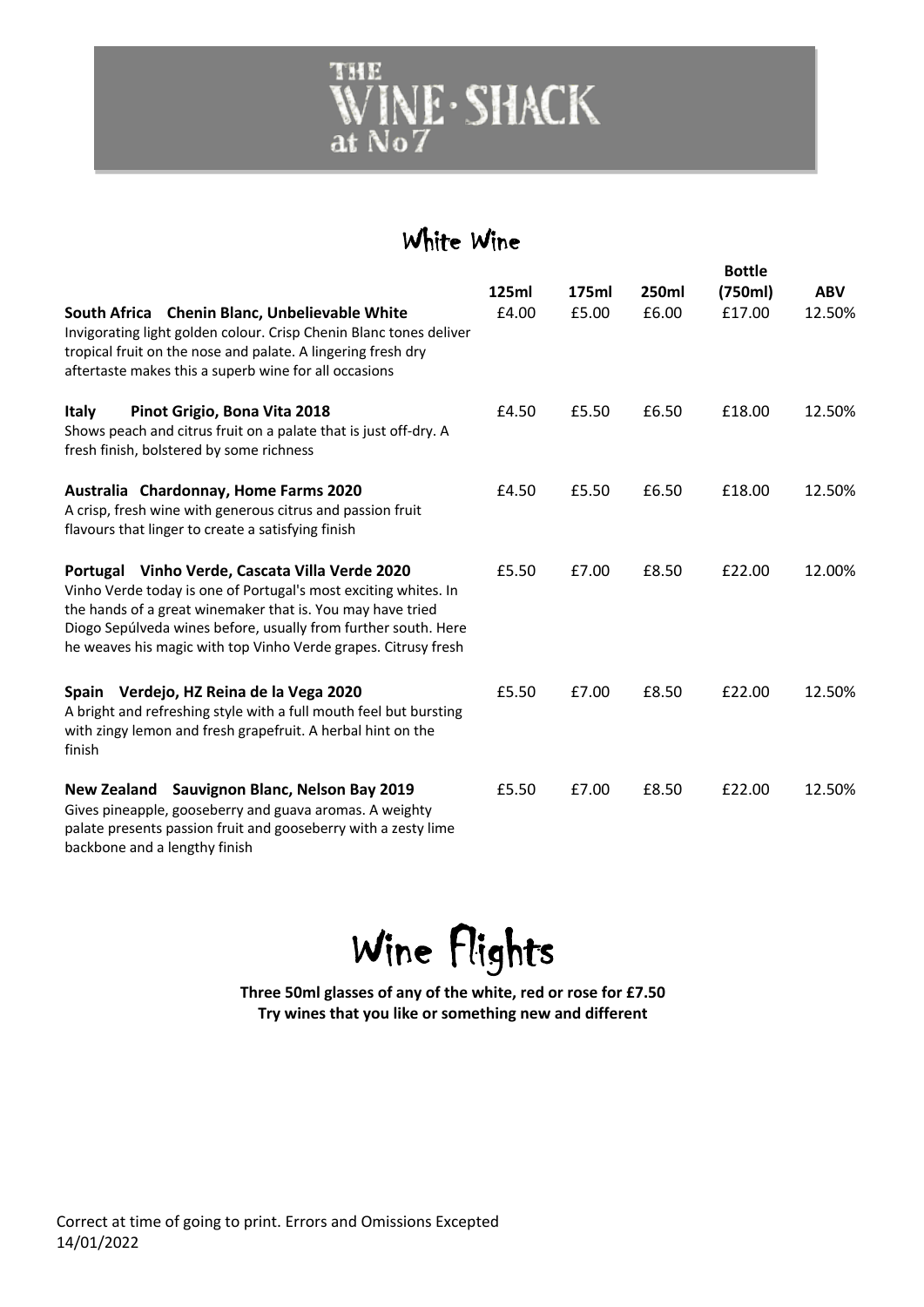

| Red Wine                                                                                                                                                                                                                                                                                                                     |       |       |        |                          |        |
|------------------------------------------------------------------------------------------------------------------------------------------------------------------------------------------------------------------------------------------------------------------------------------------------------------------------------|-------|-------|--------|--------------------------|--------|
|                                                                                                                                                                                                                                                                                                                              | 125ml | 175ml | 250ml  | <b>Bottle</b><br>(750ml) | ABV    |
| <b>South Africa</b><br>Pinotage, Unbelievable Red<br>Deep purple core with a bright inviting trim. A Pinotage with an<br>appealing nose offers ripe berry flavours integrated with wood.<br>The body is well balanced with berry and subtle tannin extracts.<br>An everyday red suitable for all occasions                   | £4.00 | £5.00 | £6.00  | £17.00                   | 12.50% |
| USA, Lavender Hill Merlot 2019<br>Soft and very approachable with plenty of plum and red cherry<br>fruit on the finish                                                                                                                                                                                                       | £4.50 | £5.50 | £6.50  | £18.00                   | 13.50% |
| Spain Tempranillo, Vinapena 2016<br>Deep purple colour with beautiful fresh berry aromas. An easy-<br>drinking wine with silky tannins and a toasty aftertaste.                                                                                                                                                              | £4.50 | £5.50 | £6.50  | £18.00                   | 12.00% |
| France Cotes du Rhone, Domaine de la Bastide<br>Decanter magazine was impressed by a previous vintage of<br>Vincent Boyer's rich Rhône red, calling it "dynamic" with "bags<br>of energy". Just wait till they try his 2020. From his Visan<br>domaine, this is a classic blend with ripe bramble fruit, pepper<br>and spice | £5.50 | £7.00 | £8.50  | £22.00                   | 13.50% |
| <b>Grenache, Cabalie MMXX 2020</b><br>France<br>Velvety and soft - a harmonious velvety juicy dark berry fruit<br>wine with a slightly wild herby and spicy mid palate                                                                                                                                                       | £5.50 | £7.00 | £8.50  | £22.00                   | 13.50% |
| Argentina Black Malbec, Finca Las Moras Los Intocables<br>2018<br>Aromas of smoke, chocolate and caramel. In the mouth it<br>provides flavours of vanilla and red fruits such as<br>blackberries and plums. A big powerful wine                                                                                              | £6.50 | £8.00 | £9.50  | £26.00                   | 13.50% |
| Riserva, Salice Salentino 2014<br>Italy<br>Ruby red colour. Elegant and intense with berries, black pepper,<br>liquorice and vanilla; round and full bodied with velvety tannins.<br>Long finish of jam and spice                                                                                                            | £6.50 | £8.25 | £10.00 | £28.00                   | 14.00% |



**Three 50ml glasses of any of the white, red or rose for £7.50 Try wines that you like or something new and different**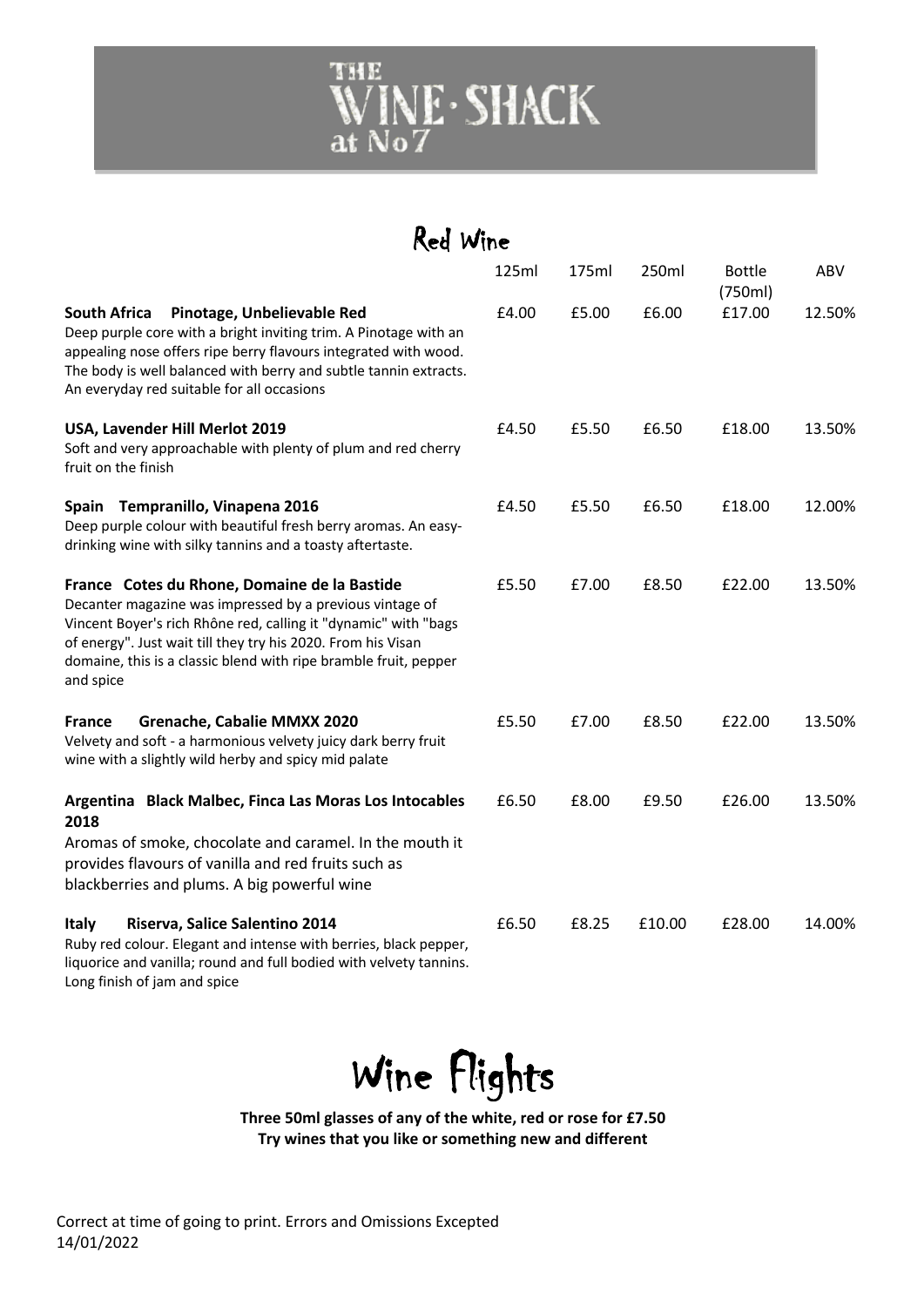

## Sparkling Wine by the Bottle

| <b>England</b> | 1310<br>FR1 | <b>Sparkling Wine, Road Green 2018</b><br>A bright, clear, delicious, sparkling wine. It has a crisp,<br>clean character, with a well-balanced finish                                                                                                                                                                                                                                                   | Bottle (750 ml) | £35.00 | 11.00% |
|----------------|-------------|---------------------------------------------------------------------------------------------------------------------------------------------------------------------------------------------------------------------------------------------------------------------------------------------------------------------------------------------------------------------------------------------------------|-----------------|--------|--------|
|                | 1305<br>FR1 | <b>Sparkling Rose, Road Green 2018</b><br>A refreshing celebratory sparkling wine. The addition of<br>Pinot Noir grape adds a hint of strawberry on the<br>palate, and provides a beautiful pink colour                                                                                                                                                                                                 | Bottle (750 ml) | £35.00 | 11.50% |
|                | 1302        | <b>Classic Brut, Woodchester Cotswold 2018</b><br>The new release of this popular sparkling wine. The<br>2017 vintage won Silver at Wine GB 2020 and we think<br>that this new release is even better                                                                                                                                                                                                   | Bottle (750 ml) | £39.00 | 12.50% |
|                | 1303        | Reserve Cuvée, Woodchester 2017<br>Elegant and fine, with a profound depth and intensity.<br>The nose is alive with buttery biscuits, honeysuckle and<br>citrus fruit while the palate is rich with toasty croissant,<br>honey and nuts followed by hints of smoke, rhubarb<br>and orange zest and notes of fig and toffee apple.<br>Creamy textured with a zesty freshness leading to a long<br>finish | Bottle (750 ml) | £49.00 | 12.00% |
| France         | 1401<br>FR1 | <b>Champagne, Claude Baron Sapphire Brut 2018</b><br>A very fresh and light Champagne with tones of apples,<br>brioche and citrus                                                                                                                                                                                                                                                                       | Bottle (750 ml) | £49.00 | 12.50% |
|                | 1410<br>FR1 | Champagne, Moet & Chandon Imperial Brut<br>Classical assemblage of Pinot Noir, Pinot Meunière and<br>Chardonnay matured for at least three years in the<br>bottle. Shows vibrant green apple and citrus with white<br>flowers and brioche and mineral notes. Vegan                                                                                                                                      | Bottle (750 ml) | £69.00 | 12.00% |
|                | 1915        | Rose Semi Sparkling Wine, Petillant Rose<br>Smooth, light and refreshing with a slight fizz which<br>makes this rosé a fabulous one to try                                                                                                                                                                                                                                                              | Bottle (750 ml) | £29.00 | 11.00% |
| <b>Italy</b>   | 1505<br>FR1 | Prosecco, Aberto Nani, Vegan, Organic<br>Pale straw-yellow colour with greenish highlights and an<br>intense bouquet with notes of flowers. The taste is<br>harmonic with a mineral finish                                                                                                                                                                                                              | Bottle (750 ml) | £29.00 | 11.00% |
|                | 1503<br>FR1 | Prosecco, Bacco Da Seta (Extra Dry)<br>Made from grapes of the Glera variety. Abundant<br>creamy fizz with notes of apple, pears and a hint of<br>white peach. Retains the all-important drinkability of a<br>classic Prosecco. Vegan                                                                                                                                                                   | Bottle (750 ml) | £24.00 | 12.00% |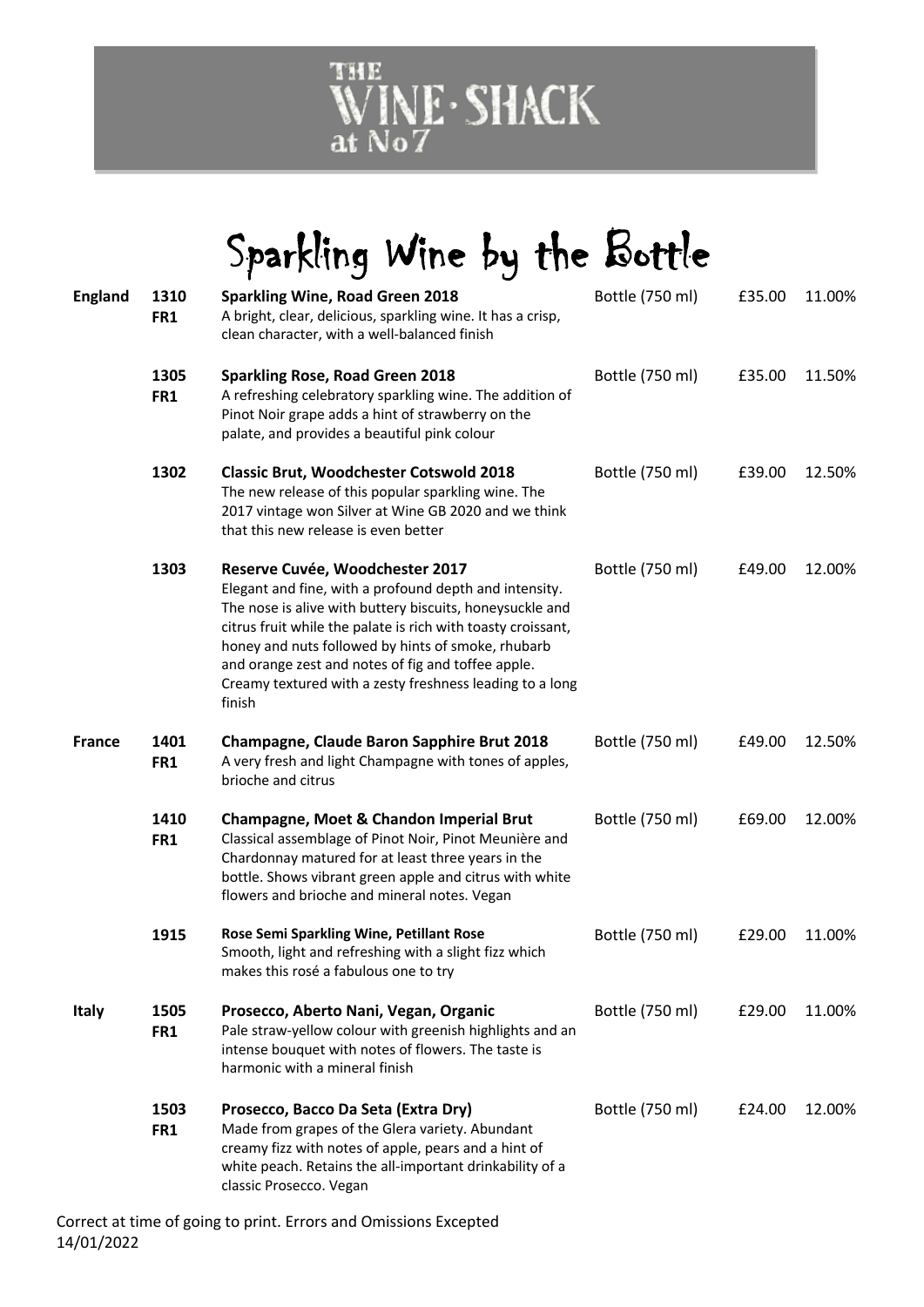

|              | 1510<br>FR1 | Prosecco, Vitelli Vino Spumante<br>Pale, golden straw in colour. Bubbles are full textured<br>and persistent. Fruity and fragrant with clean notes of<br>citrus, pears and apples along with slight hints of<br>hawthorn, wisteria and elder floral fragrances and crisp<br>effervescence that characterise a top-quality Prosecco | Bottle (750 ml) | £23.00 | 10.50% |
|--------------|-------------|------------------------------------------------------------------------------------------------------------------------------------------------------------------------------------------------------------------------------------------------------------------------------------------------------------------------------------|-----------------|--------|--------|
| <b>Spain</b> | 1901        | Cava, Monistrol Organic 2017<br>Pale yellow, with green tones. The nose is fresh, with<br>notes of green fruit (apple). A balanced wine with a<br>creamy and elegant aftertaste. A refreshing and very<br>enjoyable Cava. Vegan                                                                                                    | Bottle (750 ml) | £25.00 | 12.00% |
|              | 1910        | Cava Rose, MDLCC Brut Rose 2017<br>A bright, fruity Rosado with juicy strawberry flavours<br>and a hint of creaminess that's off-dry and fresh                                                                                                                                                                                     | Bottle (750 ml) | £28.00 | 12.00% |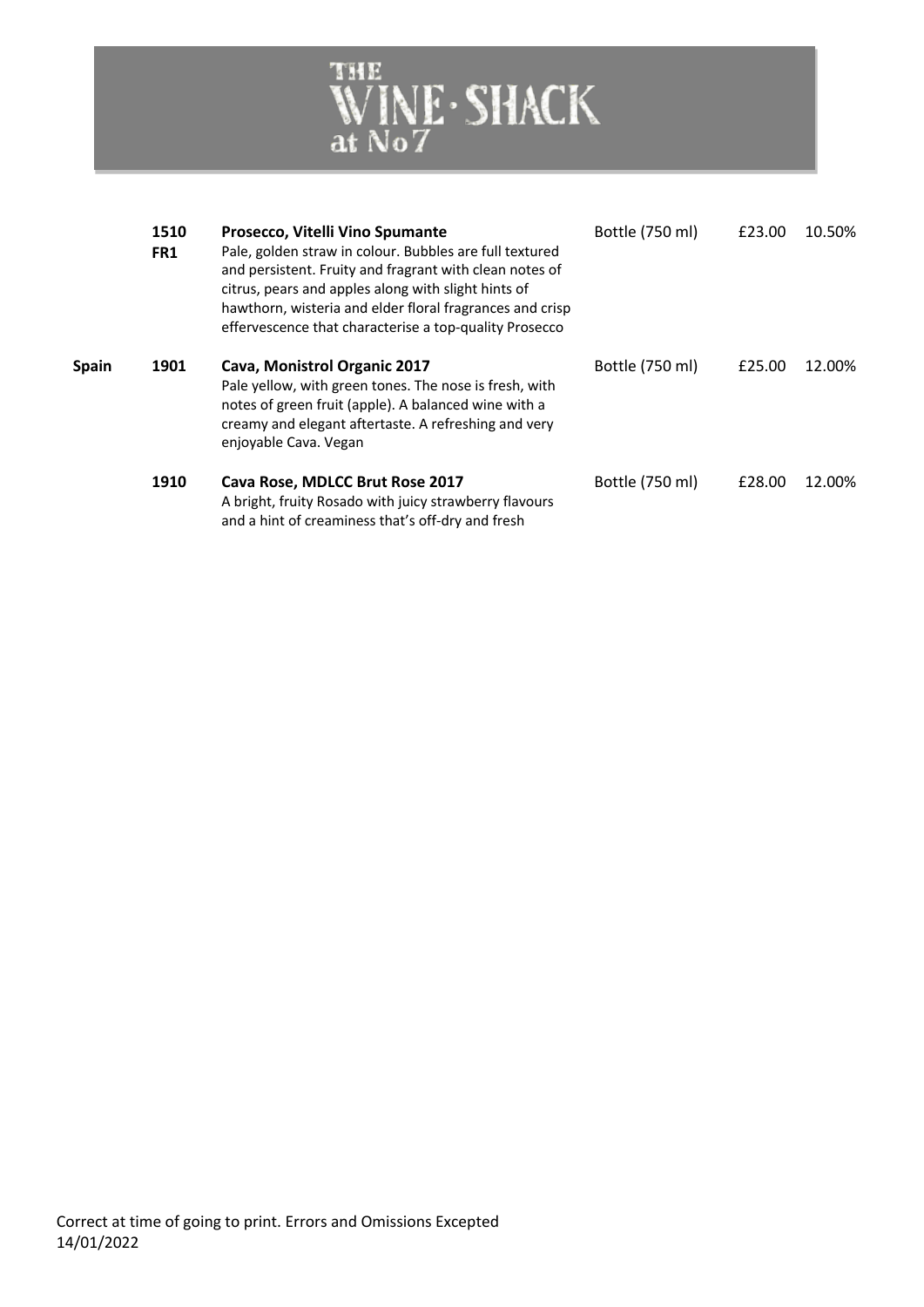

# White Wine by the Bottle

| Australia      | 2102<br>WF1             | <b>Chardonnay, Home Farm 2020</b><br>A crisp, fresh wine with generous citrus and<br>passion fruit flavours that linger to create a<br>satisfying finish                                                                          | Bottle (750 ml) | £18.00 | 12.50% |
|----------------|-------------------------|-----------------------------------------------------------------------------------------------------------------------------------------------------------------------------------------------------------------------------------|-----------------|--------|--------|
|                | 5101<br>WF1             | <b>Chardonnay, Mill Cellars 2019</b><br>Classic fruity Australian Chardonnay with a very<br>light touch of oak. Fresh, citrusy flavours on the<br>nose and palate backed by crisp acidity                                         | Bottle (750 ml) | £18.00 | 12.50% |
| <b>Chile</b>   | 5250<br>WF1             | Sauvignon Blanc, Don Cayetano 2020<br>Fruity and fresh. From four time Chilean Winery of<br>the Year, this white will dazzle with cut grass,<br>gooseberry and tropical fruit                                                     | Bottle (750 ml) | £19.00 | 12.00% |
| <b>England</b> | 5302                    | <b>Woodchester Culver Hill 2019</b><br>A wonderful balance of freshness and complexity,<br>with ripe peach, crisp, granny smith apple and<br>lemon/lime notes enhanced by a subtle, savoury<br>minerality                         | Bottle (750 ml) | £28.00 | 11.50% |
|                | 5303                    | <b>Orpheus Bacchus, Woodchester 2019</b><br>Fresh and vibrant, full of zesty citrus with hallmark<br>elderflower and gooseberry but also just a touch of<br>minerality, freshly cut herb notes and a hint of<br>honeysuckle       | Bottle (750 ml) | £30.00 | 11.50% |
|                | 5305<br>WF <sub>2</sub> | Dry White, Road Green 2017<br>Fresh and floral wine with zesty citrus aromas.<br>Fresh grapefruit and hints of crisp English apple on<br>the palate combine to give a crisp dry wine                                              | Bottle (750 ml) | £23.00 | 11.00% |
| <b>France</b>  | 5402                    | Picpoul de Pinet, Reserve de Mirou 2020<br>A good Picpoul with fruit on the tongue with<br>decent depth with a nice citrus dryness which<br>makes the wine good with food                                                         | Bottle (750 ml) | £22.00 | 13.00% |
|                | 5405<br>WF <sub>2</sub> | Viognier, Guilleme Aurele 2018<br>Delicate white floral aromas with nuances of white<br>peach and apple. Bright refreshing acidity on the<br>palate in a crisp style. Stone fruit on the finish                                   | Bottle (750 ml) | £22.00 | 13.50% |
|                | 5406<br>WF3             | <b>Cotes De Gascogne, Domaine De Menard</b><br><b>Cuvee Marine 2020 P</b><br>ale straw yellow with Aromas of mango, pineapple<br>and citrus. Palate is ample and elegant with floral<br>notes. The finish is lengthy and aromatic | Bottle (750 ml) | £24.00 | 11.00% |
|                |                         |                                                                                                                                                                                                                                   |                 |        | 13.50% |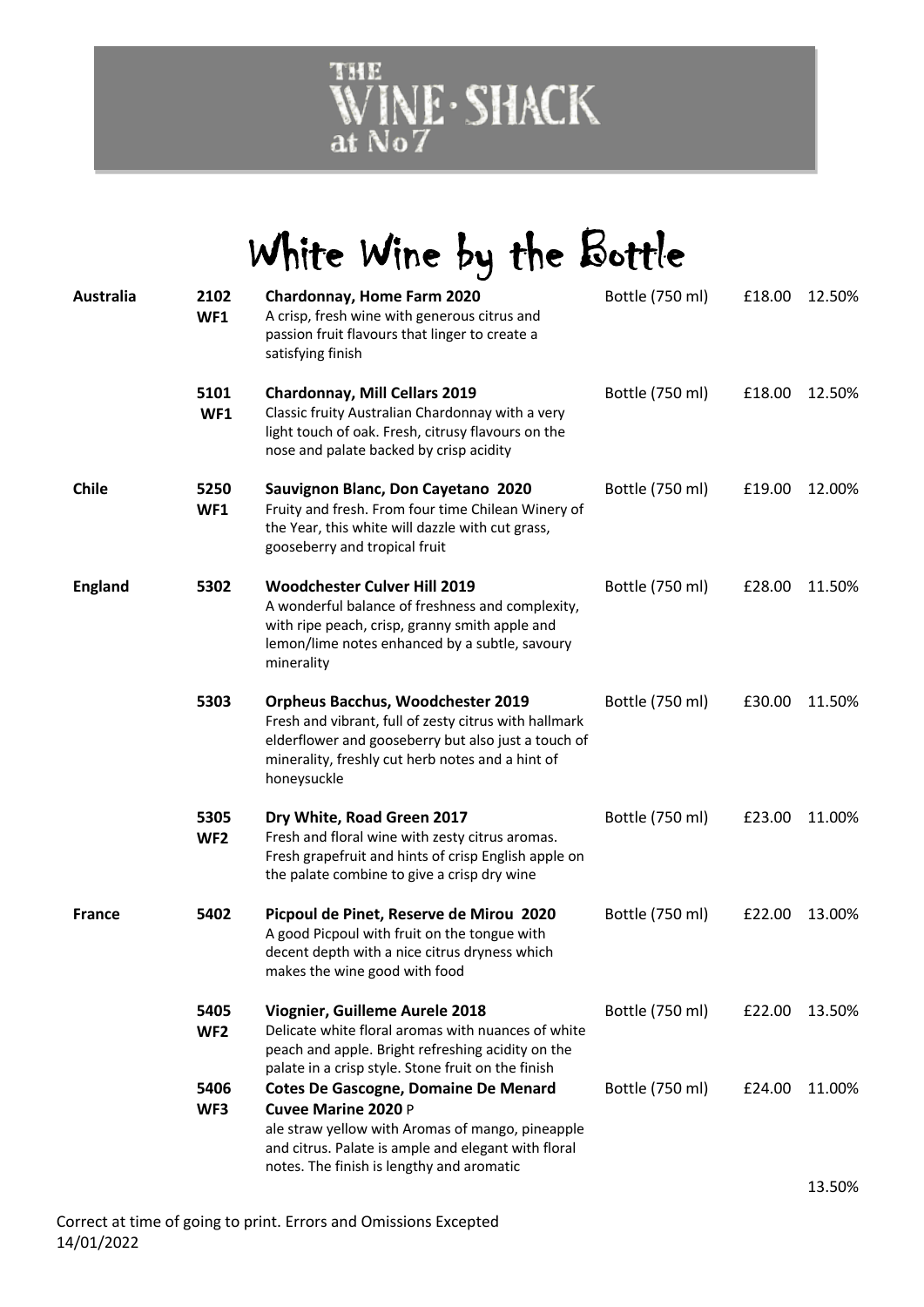

| 5420<br>WF3 | Sauvignon Blanc, Averys Fine 2020<br>Crisp, pure and fresh with lovely, zingy citrus and<br>elderflower flavours                                                                                                                                                                                    | Bottle (750 ml) | £25.00 |               |
|-------------|-----------------------------------------------------------------------------------------------------------------------------------------------------------------------------------------------------------------------------------------------------------------------------------------------------|-----------------|--------|---------------|
| 5425<br>WF3 | <b>Sauvignon Blanc, Sincerite 2016</b><br>Soft, gently aromatic Sauvignon Blanc, the blend<br>includes just a touch of Muscat and<br>Gewürztraminer to add floral highlights                                                                                                                        | Bottle (750 ml) | £27.00 | 12.50%        |
| 5435<br>WF3 | <b>Chardonnay, Julien Bouchard 2018</b><br>Aromas of lemon peel, persimmon and yellow fruit<br>are backed by a fresh, vibrant acidity on the finish                                                                                                                                                 | Bottle (750 ml) | £32.00 | 13.00%        |
| 5445<br>WF4 | Chablis, Lambin & Fils 2018<br>Typical Chablis, this wine shows white flowers and<br>citrus fruits on the nose. The palate opens up the<br>fruit further and finishes with mineral notes                                                                                                            | Bottle (750 ml) | £34.00 | 12.50%        |
| 5455<br>WF4 | <b>Chablis, Bouchard Aine &amp; Fils 2018</b><br>Typical light, fresh and fruity nose with mineral<br>aromas, white flowers and hints of fresh peach,<br>dried fruits and hazelnut; the palate is dry with a<br>citrusy freshness to the finish                                                     | Bottle (750 ml) | £36.00 | 12.50%        |
| 5450<br>WF4 | Sancerre, La Graveliere 2018Made in Mellot's<br>modern underground cellar beneath the town of<br>Sancerre. This 'cuvée' undergoes a longer skin<br>contact than is usual increasing the depth of<br>flavour and weight. Shows floral and grapefruit<br>aromas, backed by a long-lived, fresh finish | Bottle (750 ml) | £36.00 | 13.00%        |
| 5460<br>WF4 | <b>Sancerre, Les Colinettes 2018</b><br>Stylish and racy, with the classic blackcurrant leaf,<br>gooseberry character and minerally finish                                                                                                                                                          | Bottle (750 ml) | £36.00 | 13.00%        |
| 5461        | Sancerre, Chateau de Thauvenay 2018<br>A very expressive nose of exotic fruits . On the<br>palate a very fat and aromatic wine with nice<br>acidity to bring freshness                                                                                                                              | Bottle (750 ml) |        | £45.00 12.50% |
| 5475<br>WF4 | <b>Pouilly Fume, Ladoucette 2018</b><br>A beautiful Sauvignon Blanc that's intense, mineral<br>and concentrated with white-fruit, gooseberry and<br>flint flavours. de Ladoucette remains benchmark<br>by which all other producers are judged                                                      | Bottle (750 ml) | £55.00 | 12.50%        |
| 2803<br>WF5 | Pinot Grigio, Bona Vita 2018<br>Shows peach and citrus fruit on a palate that is just<br>off-dry. A fresh finish bolstered by some richness                                                                                                                                                         | Bottle (750 ml) | £18.00 | 12.50%        |

**Italy 2803**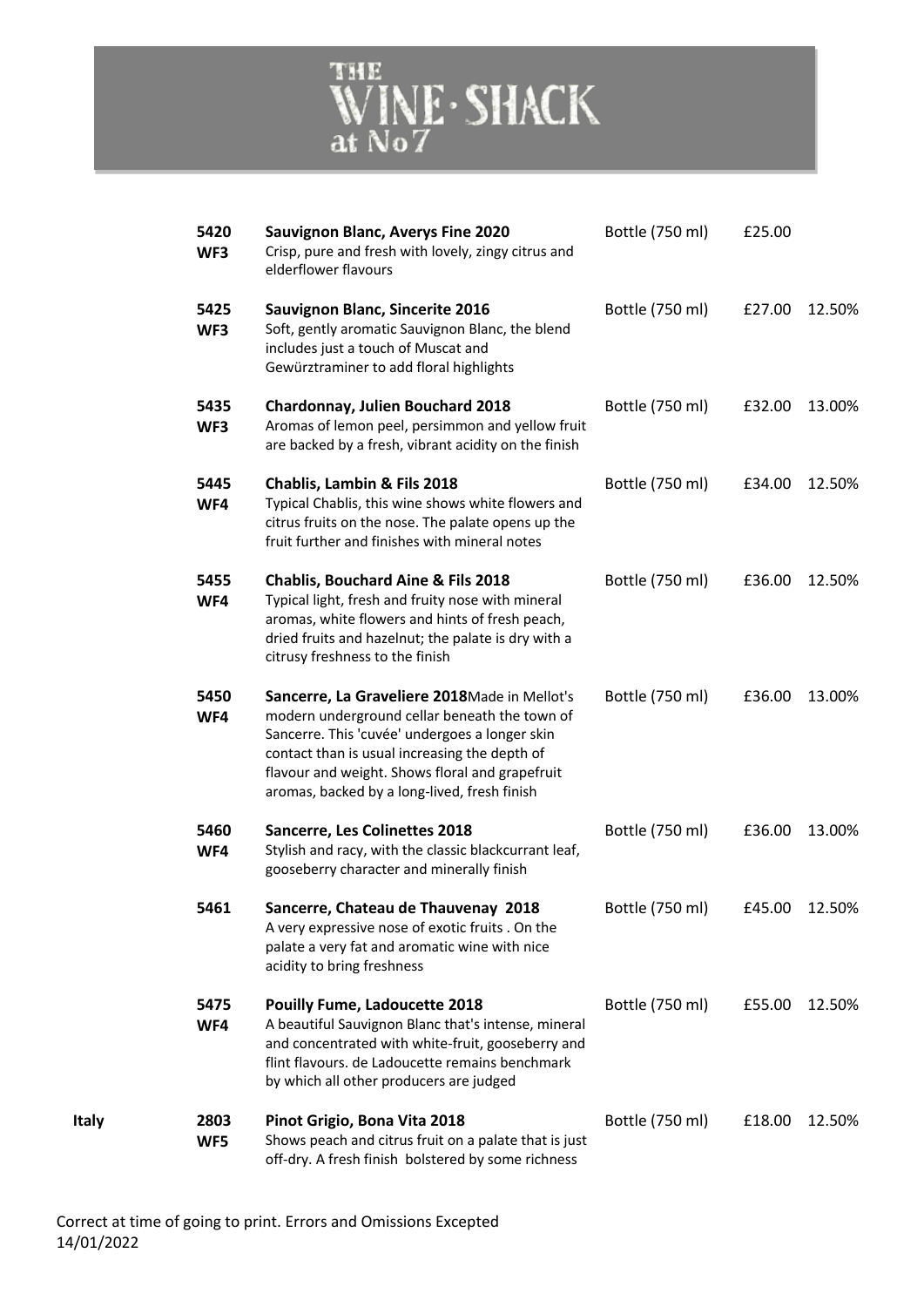

|                     | 5505<br>WF5             | Vino Biologico, Fiano Zensa Vegan 2020<br>Straw yellow in colour, with an elegant floral<br>aroma of mango, peaches and sage. Palate is crisp<br>and refreshing, with tropical notes and exotic fruit.<br>The finish is well balanced and persistent                                                             | Bottle (750 ml) | £29.00 | 12.50% |
|---------------------|-------------------------|------------------------------------------------------------------------------------------------------------------------------------------------------------------------------------------------------------------------------------------------------------------------------------------------------------------|-----------------|--------|--------|
|                     | 5510<br>WF5             | Gavi, Toledana 2018<br>Gavi, Piedmont's most celebrated unoaked, fresh<br>and minerally white wine, is made from the<br>Cortese grape, grown in vineyards in the south-<br>east of the region                                                                                                                    | Bottle (750 ml) | £29.00 | 13.50% |
| <b>New Zealand</b>  | 5601<br>WF5             | Sauvignon Blanc, Nelson Bay 2019<br>Gives pineapple, gooseberry and guava aromas. A<br>weighty palate presents passion fruit and<br>gooseberry with a zesty lime backbone and a<br>lengthy finish                                                                                                                | Bottle (750 ml) | £23.00 | 12.50% |
| Portugal            | WF <sub>3</sub>         | Vinho Verde, Cascata Villa Verde 2020<br>Vinho Verde today is one of Portugal's most<br>exciting whites. In the hands of a great winemaker<br>that is. You may have tried Diogo Sepúlveda wines<br>before, usually from further south. Here he<br>weaves his magic with top Vinho Verde grapes.<br>Citrusy fresh | Bottle (750 ml) | £22.00 | 12.00% |
| <b>South Africa</b> | 2803<br>WF <sub>2</sub> | <b>Chennin Blanc Viognier, Bees Knees 2020</b><br>This zesty white's causing quite a buzz with rave<br>customer reviews. It combines Cape speciality<br>Chenin Blanc with soft, aromatic Viognier. Ripe<br>and racy with irresistible tropical fruit and<br>honeysuckle aromas                                   | Bottle (750 ml) | £23.00 | 13.00% |
|                     | 2804<br>WF <sub>6</sub> | Chenin Blanc, Unbelievable White<br>Invigorating light golden colour. Crisp Chenin<br>Blanc tones deliver tropical fruit on the nose<br>and palate. A lingering fresh dry aftertaste<br>makes this a superb wine for all occasions                                                                               | Bottle (750 ml) | £17.00 | 12.00% |
| <b>Spain</b>        | 5901<br>WF <sub>6</sub> | Rioja Crianza, MDLCC Santiago 2018<br>Pale yellow with greenish reflections. An intense<br>floral and delicate aroma on the nose with hints of<br>herbs. Fresh, soft and round in the mouth with an<br>invigorating finish                                                                                       | Bottle (750 ml) | £20.00 | 12.50% |
|                     | 5905<br>WF <sub>6</sub> | Verdejo, HZ Reina de la Vega 2020<br>A bright and refreshing style with a full mouth feel<br>but bursting with zingy lemon and fresh grapefruit.<br>A herbal hint on the finish                                                                                                                                  | Bottle (750 ml) | £22.00 | 13.00% |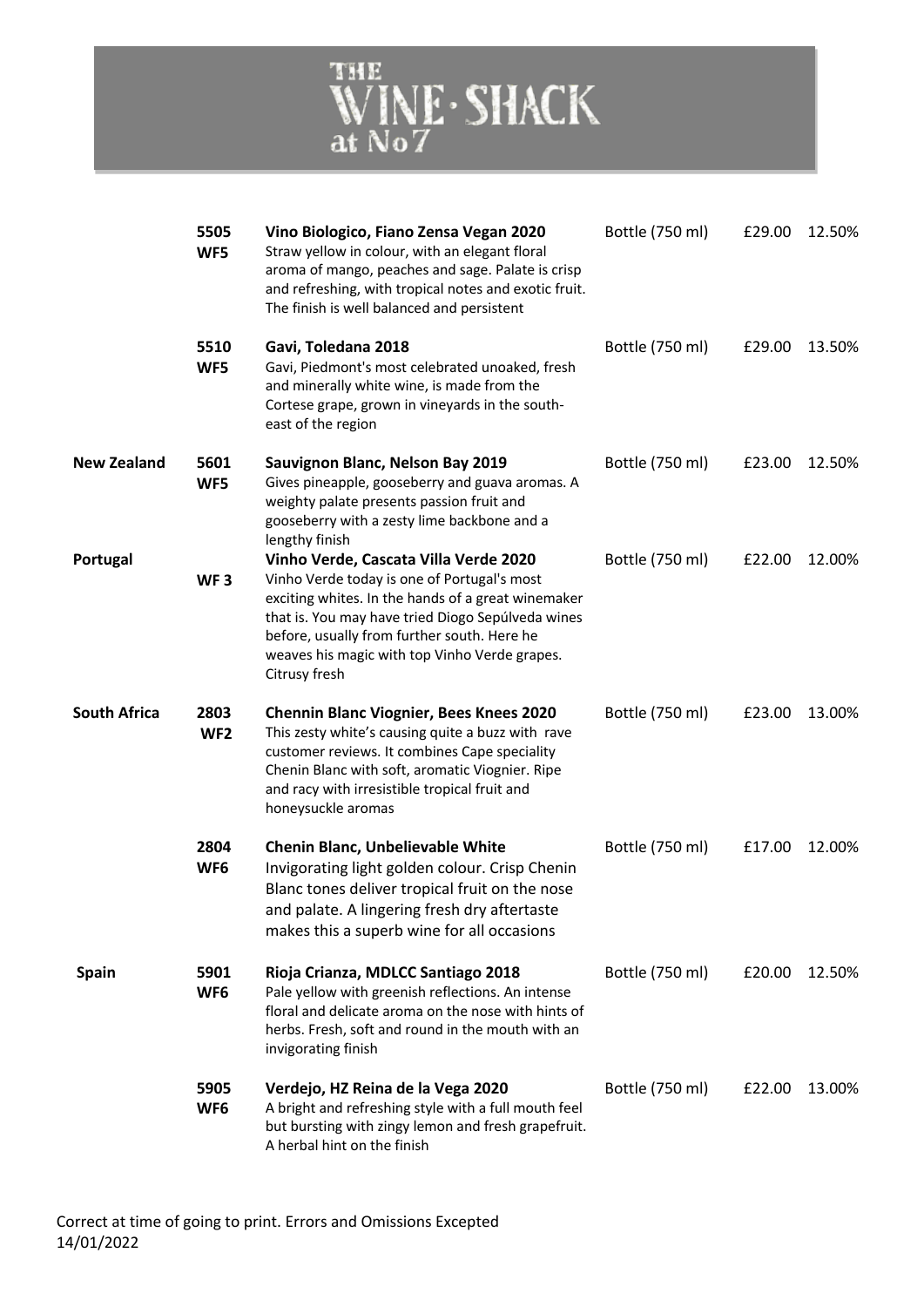

# Red Wine by the Bottle

| Argentina     | 6010<br>WF8         | <b>Black Malbec, Finca Las Moras Los Intocables</b><br>2018<br>Aromas of smoke, chocolate and caramel. In the<br>mouth it provides flavours of vanilla and red fruits<br>such as blackberries and plums. A big powerful wine                                  | Bottle (750 ml) | £26.00 | 13.50% |
|---------------|---------------------|---------------------------------------------------------------------------------------------------------------------------------------------------------------------------------------------------------------------------------------------------------------|-----------------|--------|--------|
| Australia     | 6350<br><b>WF13</b> | <b>Shiraz, The Home Farm</b><br>Balanced, rich palate, full of fruits and ripe tannins                                                                                                                                                                        | Bottle (750 ml  | £17.00 | 13.50% |
|               | 6351<br><b>WF13</b> | <b>Shiraz, Barton Reserve Barossa</b><br>The abundant flavours are under-pinned by fine<br>vanilla oak and defined by exciting spice                                                                                                                          | Bottle (750 ml  | £33.00 | 14.50% |
| <b>Chile</b>  | 3230<br>WF8         | Cabernet Sauvignon, Casa Vista 2019<br>Showing the classic deep purple colour<br>of Cabernet Sauvignon, this wine has ripe plum and<br>damson fruit aromas. The fruit combines with light<br>tannins on the palate to give a smooth, gently-<br>spiced finish | Bottle (750 ml) | £18.00 | 12.50% |
|               | 3231<br>WF8         | Casa Vista Merlot 2015<br>Purple with brick-red highlights, this Merlot has<br>blackberry and red plum fruit aromas; the palate is<br>soft with plenty of ripe fruit and freshness                                                                            | Bottle (750 ml) | £18.00 | 12.50% |
| <b>France</b> | 6401<br>WF8         | Shiraz, La Campagne 2018<br>This New World style wine is made using a long<br>maceration to extract the colour and fruit without<br>too much tannin, resulting in a rich, juicy wine with<br>a soft, spicy palate                                             | Bottle (750 ml) | £18.00 | 13.50% |
|               | 6405<br>WF9         | Bordeaux, Chateau Le Coin 2019<br>Ripe, velvety and brimful of plum and cassis, it's a<br>very moreish Bordeaux from the family property of<br>Ludovic Roussillon and a 5-Star vintage                                                                        | Bottle (750 ml) | £20.00 | 14.50% |
|               | 6410<br>WF9         | Grenache, Cabalie MMXX 2020<br>Velvety and soft - a harmonious velvety juicy dark<br>berry fruit wine with a slightly wild herby and spicy<br>mid palate                                                                                                      | Bottle (750 ml) | £22.00 | 13.50% |
|               | 6415<br>WF9         | Pays d'Oc, Pontifis 2019<br>Aroma of Ripe raspberry, spiced plum and crushed<br>black pepper. Taste provides silky smooth layers of<br>rich black fruit with depth and intensity                                                                              | Bottle (750 ml) | £22.00 | 13.00% |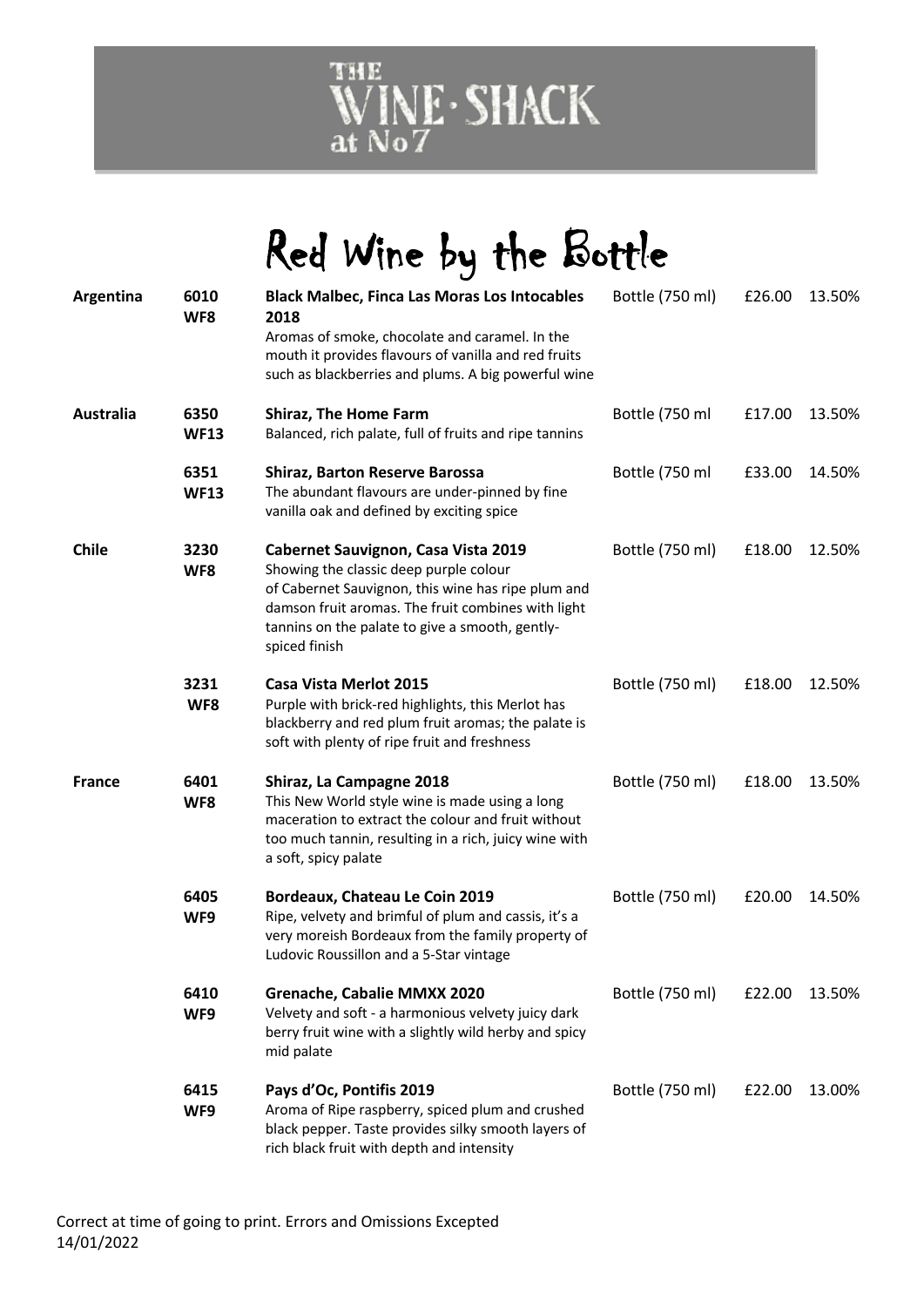

| 6416<br>WF9         | Malbec, La Forge Estate 2019<br>Deep purple red with ruby tints. Powerful and<br>complex with a quintessence of floral, plums,<br>mocha and blackcurrant aromas with toasted notes.<br>Well-balanced, smooth and round. Long and rich<br>finish with liquorice notes                                                              | Bottle (750 ml) | £22.00 | 13.50% |
|---------------------|-----------------------------------------------------------------------------------------------------------------------------------------------------------------------------------------------------------------------------------------------------------------------------------------------------------------------------------|-----------------|--------|--------|
| 6420<br>WF9         | <b>Bordeaux, Averys Fine Claret 2016</b><br>This classic Bordeaux combines the ripe fruit of this<br>exceptional vintage with cedary, fine oak notes                                                                                                                                                                              | Bottle (750 ml) | £27.00 | 13.49% |
| 6425<br><b>WF10</b> | <b>Chateauneuf-du-Pape, Le Grand Prebois 2018</b><br>Rich and plummy fruit with a slight sweetness<br>however not jammy at all, smooth and balanced                                                                                                                                                                               | Bottle (750 ml) | £49.00 | 15.00% |
| 6427<br><b>WF15</b> | <b>Chateauneuf du Pape, Vieux Chevalier 2018</b><br>Complex and elegant, with aromas of red currants,<br>red cherries and black berries, with spicy overtones<br>such as lavender, thyme and rosemary. Very subtle<br>oaky notes, bringing complexity and length. With an<br>excellent balance, the tannins are elegant and silky | Bottle (750 ml) | £49.00 | 15.00% |
|                     | Cote Du Rhone, Domaine de la Bastide<br>Decanter magazine was impressed by a previous<br>vintage of Vincent Boyer's rich Rhône red, calling it<br>"dynamic" with "bags of energy". Just wait till they<br>try his 2020. From his Visan domaine, this is a classic<br>blend with ripe bramble fruit, pepper and spice              | Bottle (750ml)  | £26.00 | 13.50% |
| 6430<br><b>WF10</b> | Haute-Medoc, Chateau Magnol 2016<br>Rich, complex nose of blackberries, blackcurrant<br>and cherry. Well balanced with spicy, menthol,<br>vanilla and tobacco notes. Rich and aromatic on the<br>finish                                                                                                                           | Bottle (750 ml) | £59.00 | 13.00% |
| 6501<br><b>WF10</b> | Chianti, Collezione di Paolo 2017<br>Aroma of Prune, cherries, red berries, spice. In the<br>mouth, plum, morello cherry and bitter chocolate<br>complexity. Silky                                                                                                                                                                | Bottle (750 ml) | £27.00 | 13.50% |
| 6510<br><b>WF10</b> | Riserva, Salice Salentino 2014<br>Ruby red colour. Elegant and intense with berries,<br>black pepper, liquorice and vanilla; round and full<br>bodied with velvety tannins. Long finish of jam and<br>spice                                                                                                                       | Bottle (750 ml) | £28.00 | 14.00% |
| 6515<br><b>WF10</b> | Primitivo, Zensa 2019<br>Generous fruity taste with bold character and little<br>sweetness, elements of dark cherries, chocolate<br>pralines, vanilla, raisins and blueberries                                                                                                                                                    | Bottle (750 ml) | £28.00 | 13.50% |

**Italy**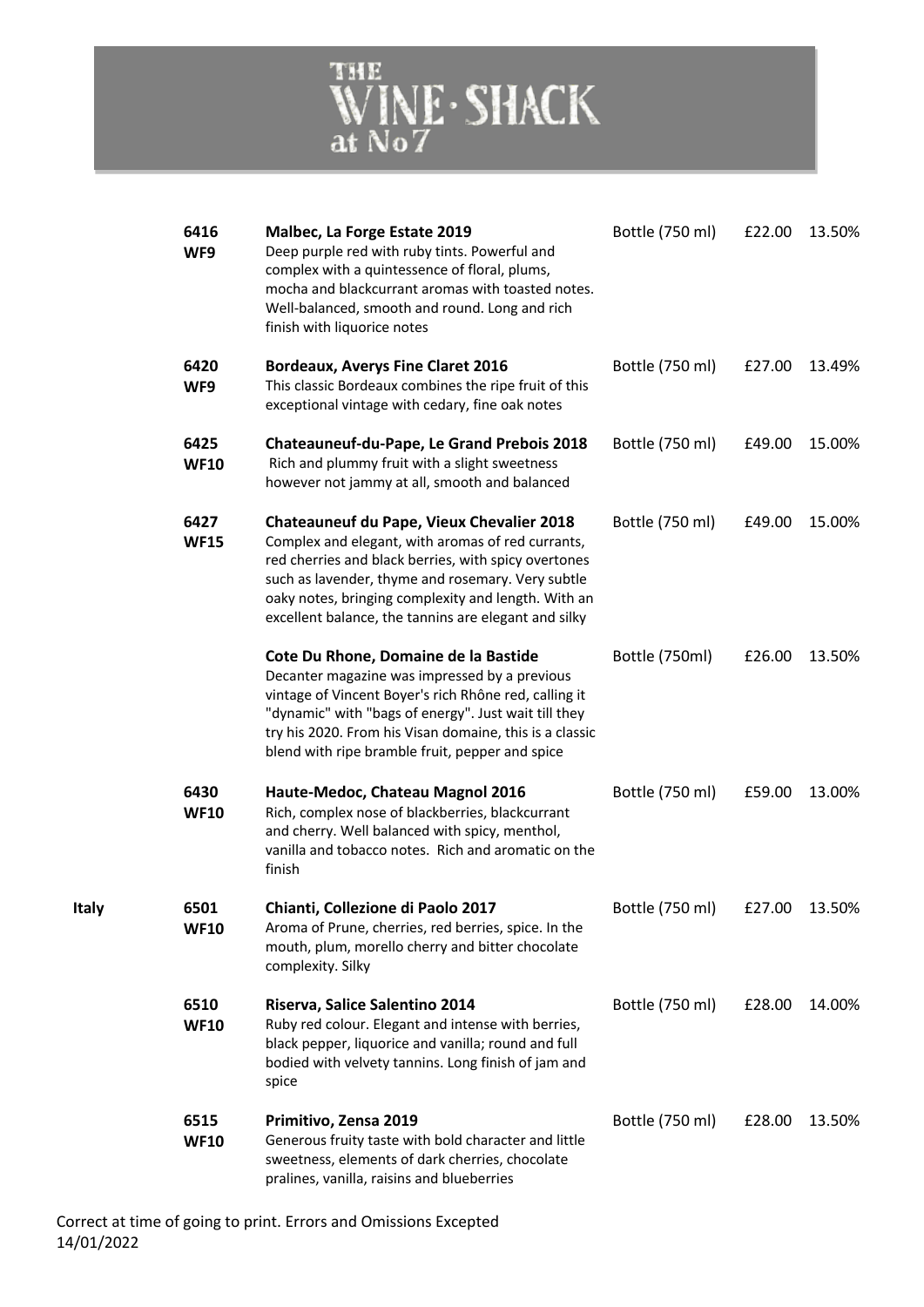

|                     | 6525<br><b>WF11</b> | Syrah, Barone Montalto 2017<br>Lovely Italian Syrah. Some Vanilla on the nose.<br>Great Tannins balanced with lovely red fruit                                                                                                                                                                                                            | Bottle (750 ml) | £29.00 | 14.00% |
|---------------------|---------------------|-------------------------------------------------------------------------------------------------------------------------------------------------------------------------------------------------------------------------------------------------------------------------------------------------------------------------------------------|-----------------|--------|--------|
|                     |                     | <b>Barolo, Marziacanale Taurasi 2012</b><br>It's high tannins, fresh acidity and the ability to age<br>has led if being known as the Barolo of the South<br>Smoky, spicy and now extra complex from extended<br>time in the bottle                                                                                                        | Bottle (750 ml) | £49.00 | 14.00% |
| Portugal            | 6701<br><b>WF11</b> | Syrah, Stones and Bones, Velvety Vegan Red<br>2019 A fabulous new wave red combining native<br>varieties with international star Syrah. Velvety and<br>mouth filling                                                                                                                                                                      | Bottle (750 ml) | £23.00 | 14.00% |
|                     | 6705<br><b>WF11</b> | Douro Doc, Baronesa de Vilar 2017<br>Aroma of jammy red and black fruits, followed by<br>sticky flavours of stewed plums, baked strawberries<br>and raisins with a chocolatey finish                                                                                                                                                      | Bottle (750 ml) | £29.00 | 13.50% |
|                     | 6790<br><b>WF11</b> | Grande Reserva, Vilarissa 2019<br>This Grande Reserva is an intense blend of two top<br>Douro grapes, Touriga Franca and Touriga Nacional,<br>from vines aged 40 to 70 years old. The Franca<br>lends body and richness, while Nacional brings<br>finesse and fragrance. After a year in oak this cuvée<br>is graceful with silky tannins | Bottle (750 ml) | £39.00 | 15.00% |
| Romania             | <b>WFO</b>          | Douro Doc Grande Reserva, Vilarissa Valley<br>2019<br>The Van Zellers have been making wine in Portugal's<br>Douro for 15 generations and produce some of its<br>finest reds. This is no exception. It's packed with<br>luscious ripe red fruit and spice with hints of violet<br>and plush ripe tannins. Rich and warming                | Bottle (750ml)  | £26.00 | 15.00% |
|                     |                     | Shiraz, Burebista Feteasca Neagra 2019<br>From a highly reputed cellar this red combines<br>Shiraz's spicy blackberry notes with the velvet black<br>fruit of a Romanian original. This country has a<br>centuries-old tradition for making great value,<br>quality wines                                                                 | Bottle (750ml)  | £25.00 | 13.5%  |
| <b>South Africa</b> | 3804<br>WF11/12     | Pinotage, Unbelieveable Red<br>Deep purple depths with a bright inviting rim. Has<br>an appealing nose with ripe berry flavours and<br>wood. The body is well balanced with berry and<br>subtle tannins                                                                                                                                   | Bottle (750 ml) | £17.00 | 12.50% |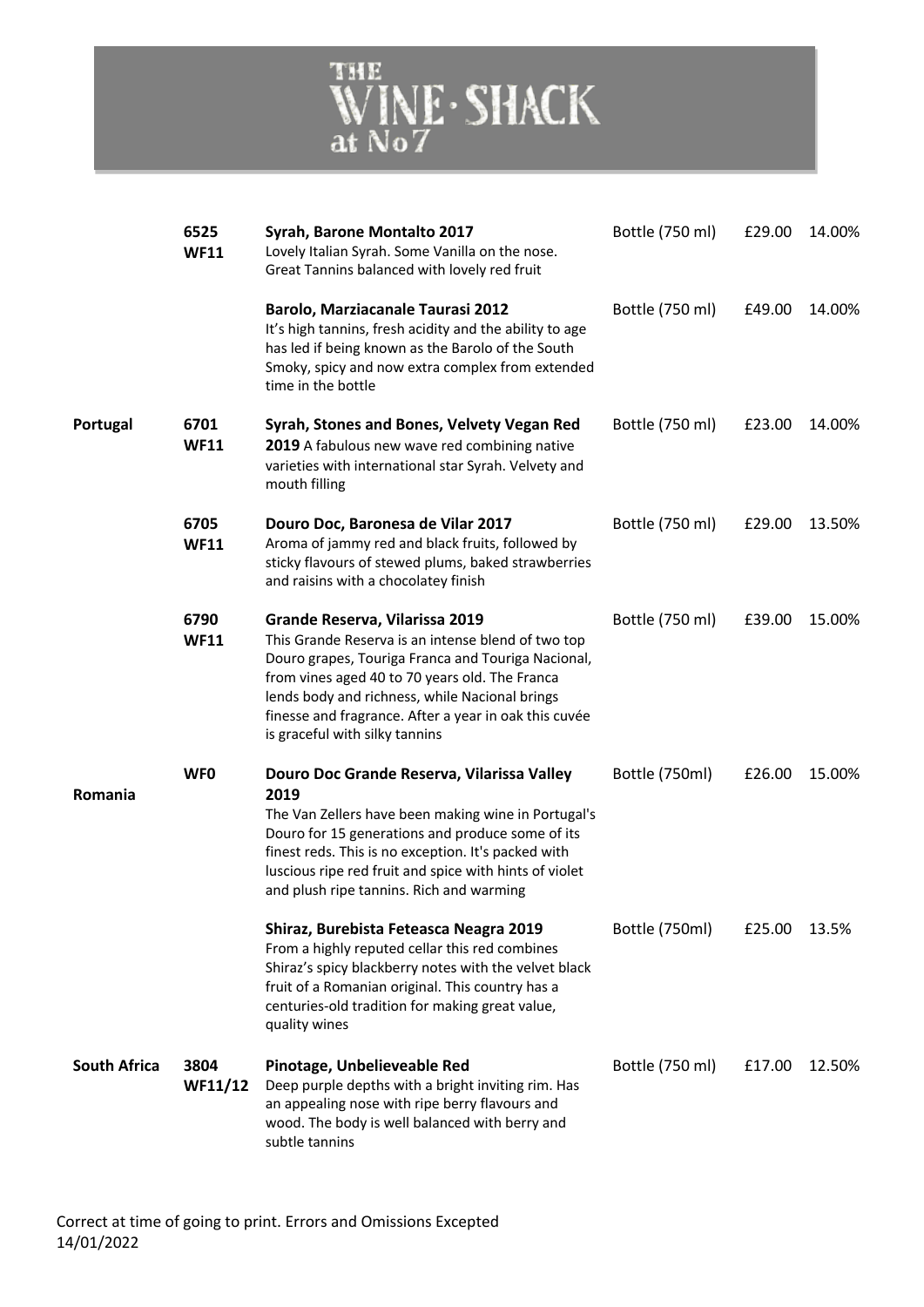

|              | 6850<br><b>WF12</b> | Pinotage, Flagstone Writers Block 2018<br>Intense aromas of wild blueberry and ripe cherry<br>are supported by smoky, spicy undertones. On the<br>palate, blackberry and plum flavours shine through,<br>complemented by the subtle toasty oak                                                                                                                                      | Bottle (750 ml) | £36.00 | 14.50% |
|--------------|---------------------|-------------------------------------------------------------------------------------------------------------------------------------------------------------------------------------------------------------------------------------------------------------------------------------------------------------------------------------------------------------------------------------|-----------------|--------|--------|
| <b>Spain</b> | 3935<br><b>WF13</b> | Tempranillo, Vinapena 2016<br>Deep purple colour with beautiful fresh berry<br>aromas. An easy-drinking wine with silky tannins<br>and a toasty aftertaste                                                                                                                                                                                                                          | Bottle (750 ml) | £18.00 | 12.00% |
|              | 6901<br><b>WF13</b> | Rioja Crianza, MDLCC Santiago 2016<br>This second year crianza is traditional in style but<br>with only 12 months ageing in American oak<br>barrels. The wine is a beautiful cherry red colour<br>with a slight ruby brightness. Notes of red fruits,<br>chocolate and spices on the nose. The palate is silky<br>with a perfect balance of wooden hints, fruitiness<br>and acidity | Bottle (750 ml) | £20.00 | 13.50% |
|              | 6905<br><b>WF13</b> | Rioja Reserva, MDLCC Santiago 2015<br>Deep ruby red. A concentrated bouquet of ripe fruit<br>and cedar notes showing extensive barrel ageing.<br>The palate is concentrated, intense, velvety rich and<br>well balanced by firm acidity. The finish is long and<br>elegant                                                                                                          | Bottle (750 ml) | £25.00 | 13.50% |
|              | 6910<br><b>WF13</b> | Grande Rioja Reserva, MDLCC Santiago 2013<br>Deep black-cherry colour with tawny hues. Subtle<br>and complex nose with aromas of vanilla from the<br>oak ageing. On the palate, rich and well-structured<br>with hints of ripe red fruit and coconut. Long and<br>pleasant finish                                                                                                   | Bottle (750 ml) | £29.00 | 13.50% |
|              | 6920<br><b>WF14</b> | Marques de Riscal Rioja 2016<br>With a very deep, dark, cherry colour it has a<br>complex, toasted, balsamic aroma with spicy notes<br>of black pepper and cinnamon. Unctuous mouth-<br>feel, with good structure and great concentration of<br>rounded tannins with a long, silky-smooth finish                                                                                    | Bottle (750 ml) | £36.00 | 14.00% |
|              | 6925<br><b>WF14</b> | Syrah, Hacienda Zorita Natural Reserve 2016<br>Dark red in colour, with intense blackberry and<br>plum on the nose. Hints of spice due to ageing in<br>French oak. Well balanced and well-structured.<br>Vegetarian                                                                                                                                                                 | Bottle (750 ml) | £39.00 | 14.00% |
| USA          | 6955<br><b>WF14</b> | <b>Lavender Hill Merlot 2019</b><br>Soft and very approachable with plenty of plum and<br>red cherry fruit on the finish                                                                                                                                                                                                                                                            | Bottle (750 ml) | £18.00 | 13.50% |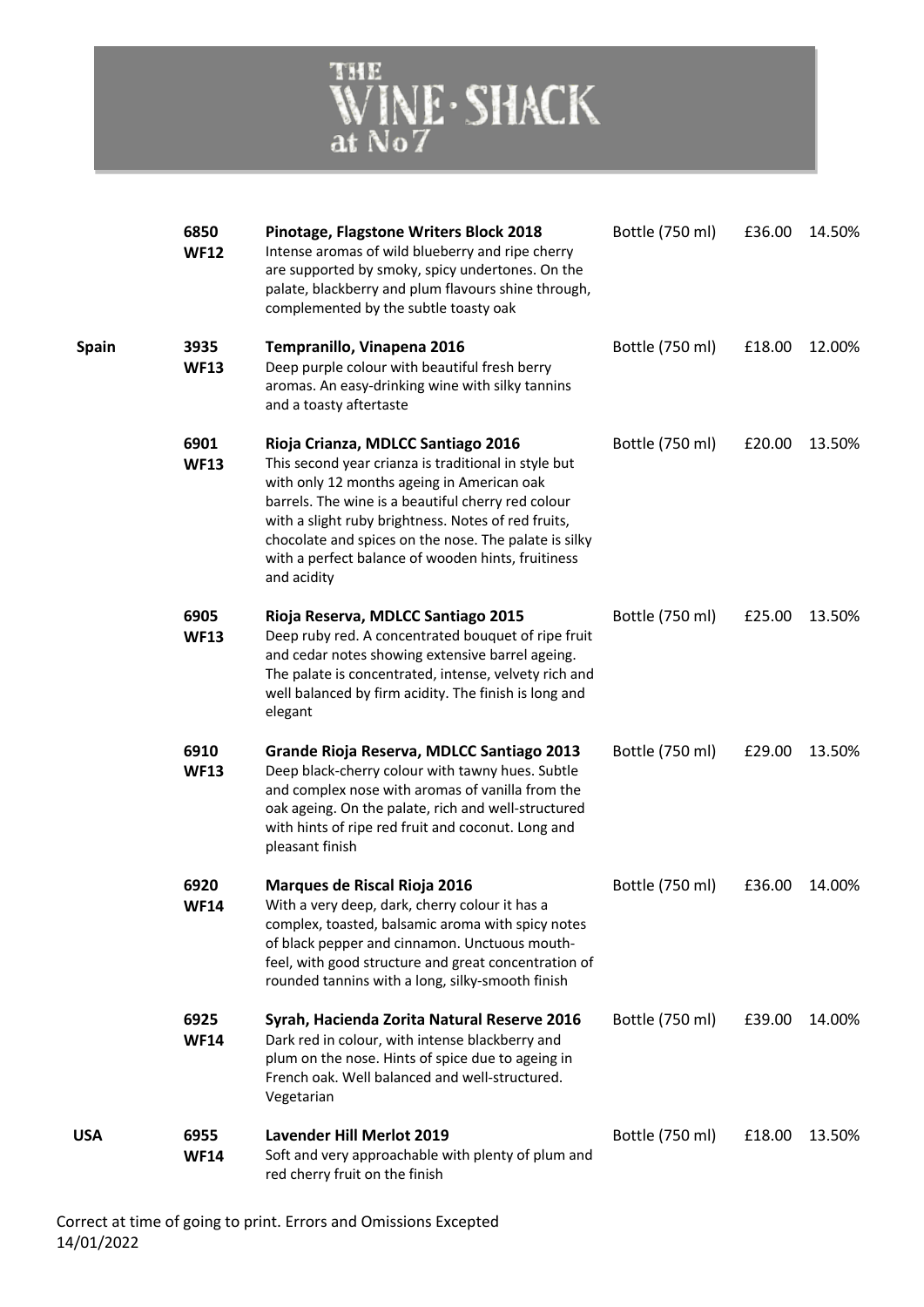# WINE · SHACK

# Rose Wine by the Bottle

| <b>France</b> | 7401<br>WF7 | <b>Moulin de Pontfract 2019</b><br>This is a charming rosé - fresh and fruity with<br>delightful, strawberry scented aromas | Bottle (750 ml) | £26.00 | 13.00% |
|---------------|-------------|-----------------------------------------------------------------------------------------------------------------------------|-----------------|--------|--------|
| <b>Spain</b>  | 4950<br>WF7 | <b>MDLC Rosado 2017</b><br>A delicate, fruity taste with refreshing acidity and a<br>dry, intriguing finish                 | Bottle (750 ml) | £17.00 | 12.50% |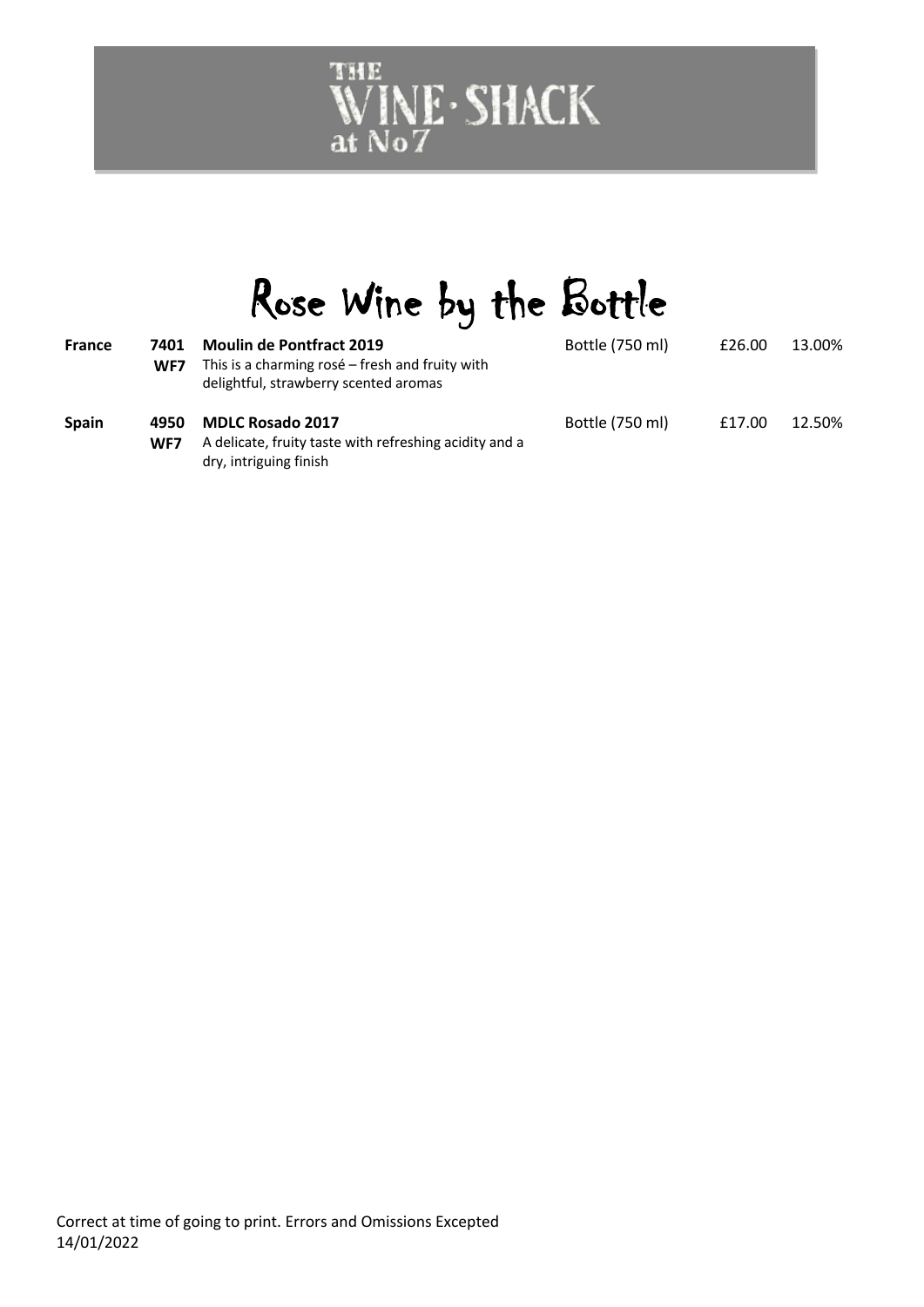# WINE · SHACK

### Spirits & Liqueurs

|                |      |                                   |       | <b>Bottle</b> |          |        |
|----------------|------|-----------------------------------|-------|---------------|----------|--------|
|                |      |                                   | 25 ml | 50 ml         | (750 ml) |        |
| Gin            | 9001 | Gordons London Dry                | £3.00 | £5.00         |          | 37.50% |
|                | 9002 | <b>Tarquins Cornish</b>           | £4.00 | £7.00         |          | 42.00% |
|                | 9003 | Bath Tub Gin                      | £4.00 | £7.00         |          | 43.30% |
|                | 9004 | Six O'Clock Gin                   | £4.00 | £7.00         |          | 43.00% |
|                | 9005 | Cotswold Gin                      | £4.00 | £7.00         |          | 46.00% |
|                | 9007 | Hendricks                         | £4.00 | £7.00         |          | 41.40% |
|                | 9006 | Malfy Con Limone                  | £4.00 | £7.00         |          | 41.00% |
|                | 9010 | Gordon's Pink Gin                 | £3.00 | £5.00         |          | 37.50% |
|                | 9011 | Gordon's Mediterranean Orange Gin | £3.00 | £5.00         |          | 37.50% |
| Vodka          | 9020 | Absolut                           | £4.00 | £7.00         |          | 40.00% |
|                | 9021 | <b>Smirnoff Red</b>               | £3.00 | £5.00         |          | 37.50% |
| Whiskey        | 9050 | Jameson Black Barrel              | £5.00 | £8.00         |          | 40.00% |
|                | 9054 | Jack Daniels Old No7              | £5.00 | £8.00         |          | 40.00% |
| Whisky         | 9051 | Laphroaig                         | £5.00 | £8.00         |          | 40.00% |
|                | 9052 | Bowmore                           | £5.00 | £8.00         |          | 40.00% |
|                | 9053 | Glenmorangie                      | £5.00 | £8.00         |          | 40.00% |
|                | 9054 | Glenfiddich                       | £5.00 | £8.00         |          | 40.00% |
| Rum            | 9030 | Captain Morgan                    | £4.00 | £7.00         |          | 35.00% |
|                | 9031 | Bacardi                           | £4.00 | £7.00         |          | 37.50% |
| <b>Brandy</b>  | 9040 | Napolean                          | £3.00 | £5.00         |          | 36.00% |
| <b>Tequila</b> | 9070 | Jose Cuerva Gold                  | £5.00 | £8.00         |          | 35.00% |
| Cognac         | 9042 | Courvoisier                       | £5.00 | £8.00         |          | 40.00% |
| Liqueur        | 9080 | Cointreau                         | £5.00 | £8.00         |          | 40.00% |
|                | 9081 | <b>Grand Marnier</b>              | £4.00 | £7.00         |          | 40.00% |
|                | 9082 | Drury 173 Gin Liqueur             | £3.00 | £5.00         |          | 20.00% |
|                | 9083 | Tia Maria                         | £5.00 | £8.00         |          | 20.00% |
|                | 9084 | <b>Baileys</b>                    |       | £5.00         |          |        |
|                | 9085 | Limoncello                        |       | £5.00         |          |        |
| Port           | 9086 | Averys Late Bottled Vintage, 2013 |       |               | £37.00   |        |
| Port           | 9087 | Averys Late Bottled Vintage, 2013 |       | £3.50         |          |        |
|                | 9088 | <b>White Port</b>                 |       | £4.00         |          |        |
|                | 9089 | <b>White Port</b>                 |       |               | £45.00   |        |
|                | 9090 | Dow's Finest Reserve Port         |       | £3.50         |          |        |